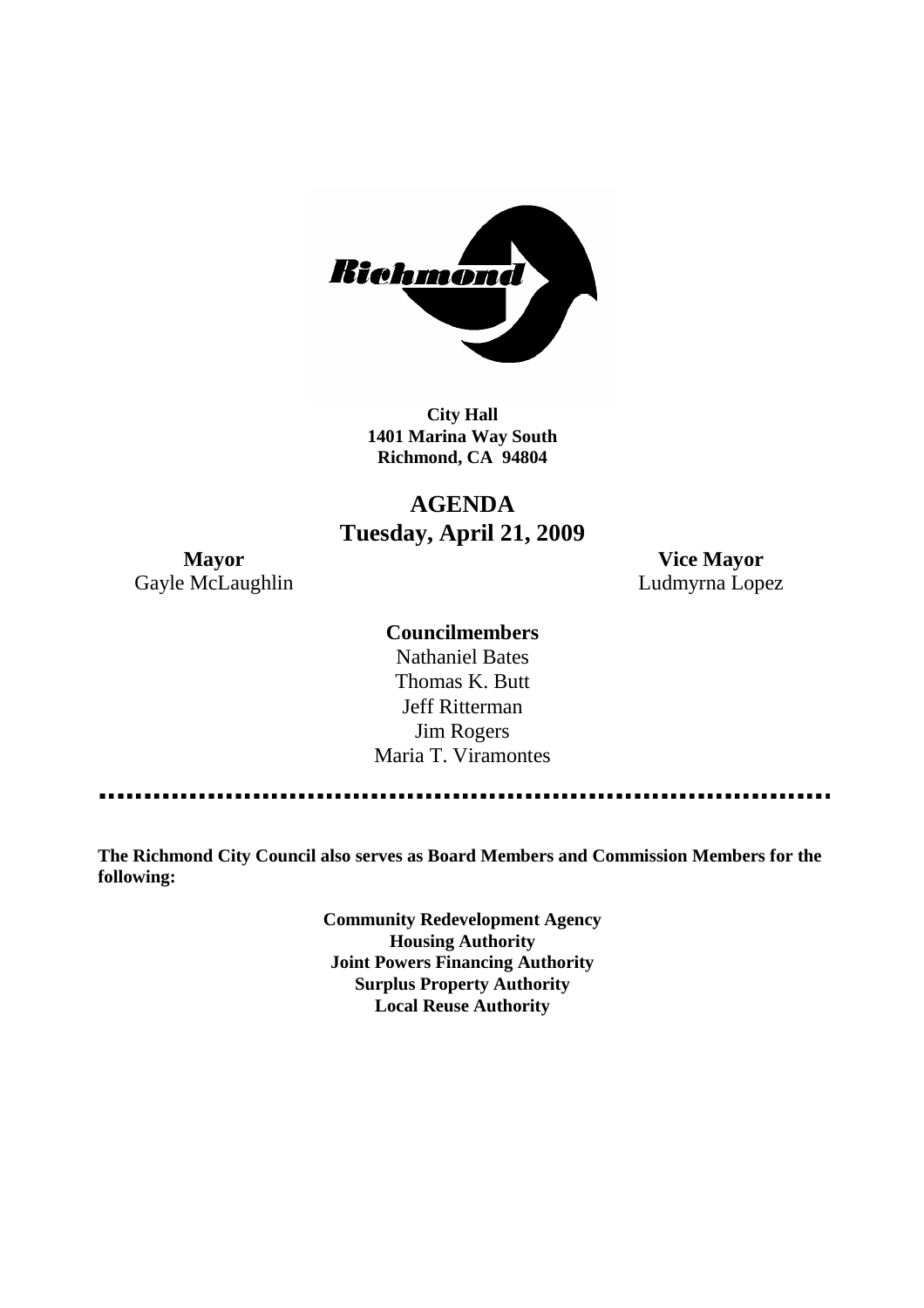# **MEETING PROCEDURES**

The City of Richmond encourages community participation at its City Council meetings and has established procedures that are intended to accommodate public input in a timely and time-sensitive way. As a courtesy to all members of the public who wish to participate in City Council meetings, please observe the following procedures:

**PUBLIC COMMENT ON AGENDA ITEMS:** Anyone who desires to address the City Council on items appearing on the agenda must complete and file a pink speaker's card with the City Clerk **prior** to the City Council's consideration of the item. Once the City Clerk has announced the item and discussion has commenced, no person shall be permitted to speak on the item other than those persons who have submitted their names to the City Clerk. Your name will be called when the item is announced for discussion. **Each speaker will be allowed TWO (2) MINUTES to address the City Council on NON-PUBLIC HEARING items listed on the agenda.**

**OPEN FORUM FOR PUBLIC COMMENT:** Individuals who would like to address the City Council on matters not listed on the agenda or on **Presentations, Proclamations and Commendations, Report from the City Attorney, or Reports of Officers** may do so under Open Forum. All speakers must complete and file a pink speaker's card with the City Clerk **prior** to the commencement of Open Forum. **The amount of time allotted to individual speakers shall be determined based on the number of persons requesting to speak during this item. The time allocation for each speaker will be as follows: 15 or fewer speakers, a maximum of 2 minutes; 16 to 24 speakers, a maximum of 1 and one-half minutes; and 25 or more speakers, a maximum of 1 minute.**

#### **SPEAKERS ARE REQUESTED TO OCCUPY THE RESERVED SEATS IN THE FRONT ROW BEHIND THE SPEAKER'S PODIUM AS THEIR NAME IS ANNOUNCED BY THE CITY CLERK.**

**CONSENT CALENDAR:** Consent Calendar items are considered routine and will be enacted, approved or adopted by one motion unless a request for removal for discussion or explanation is received from the audience or the City Council. A member of the audience requesting to remove an item from the Consent Calendar must complete and file a speaker's card with the City Clerk **prior to the City Council's consideration of Item C, Agenda Review.** An item removed from the Consent Calendar may be placed anywhere on the agenda following the City Council's agenda review.

*The City Council's adopted Rules of Procedure recognize that debate on policy is healthy; debate on personalities is not. The Chairperson has the right and obligation to cut off discussion that is too personal, too loud, or too crude.*

**\*\*\*\*\*\*\*\*\*\*\*\*\*\*\*\*\*\*\*\*\*\*\*\*\*\*\*\*\*\*\*\*\*\*\*\*\*\*\*\*\*\*\*\*\*\*\*\*\*\*\*\*\*\*\*\*\*\***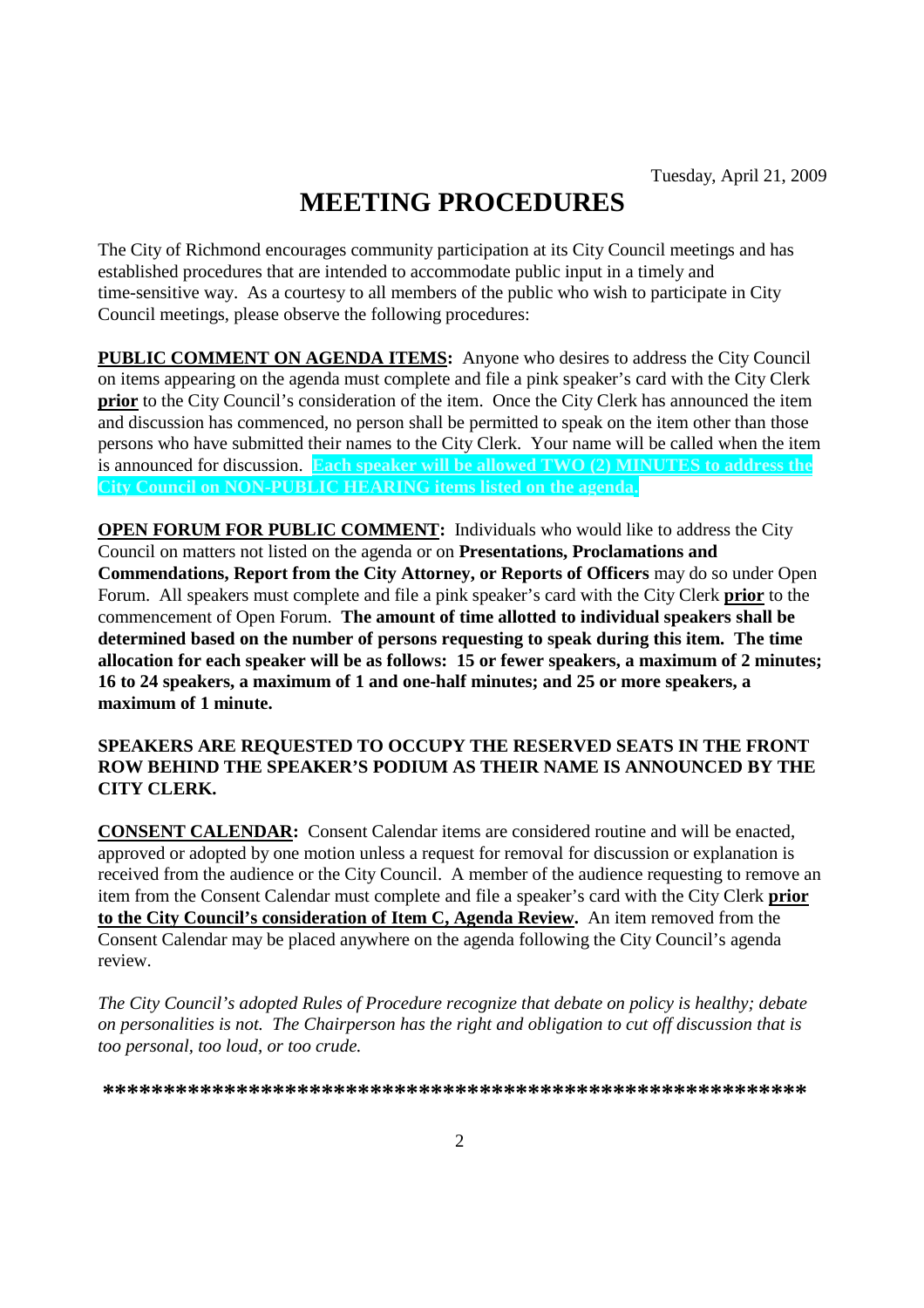# **EVENING OPEN SESSION**

5:00 p.m.

# **A. ROLL CALL**

# **B. PUBLIC COMMENT**

## **C. ADJOURN TO CLOSED SESSION**

# **CLOSED SESSION**

Shimada Room of City Hall

#### **A. CITY COUNCIL**

# **A-1.** CONFERENCE WITH LEGAL COUNSEL - EXISTING LITIGATION (Subdivision [a] of Government Code Section 54956.9):

Chevron USA vs. City of Richmond

Communities for a Better Environment (CBE) vs. City of Richmond

West County Wastewater District vs. City of Richmond

City of Richmond vs. Church of Deliverance

Citizens of the East Shore State Parks vs. City of Richmond

**A-2.** CONFERENCE WITH LEGAL COUNSEL - ANTICIPATED LITIGATION (Significant exposure to litigation pursuant to Subdivision (b) of Government Code Section 54956.9):

One Case

**\*\*\*\*\*\*\*\*\*\*\*\*\*\*\*\*\*\*\*\*\*\*\*\*\*\*\*\*\*\*\*\*\*\*\*\*\*\*\*\*\*\*\*\*\*\*\*\*\*\*\*\*\*\*\*\*\*\*\***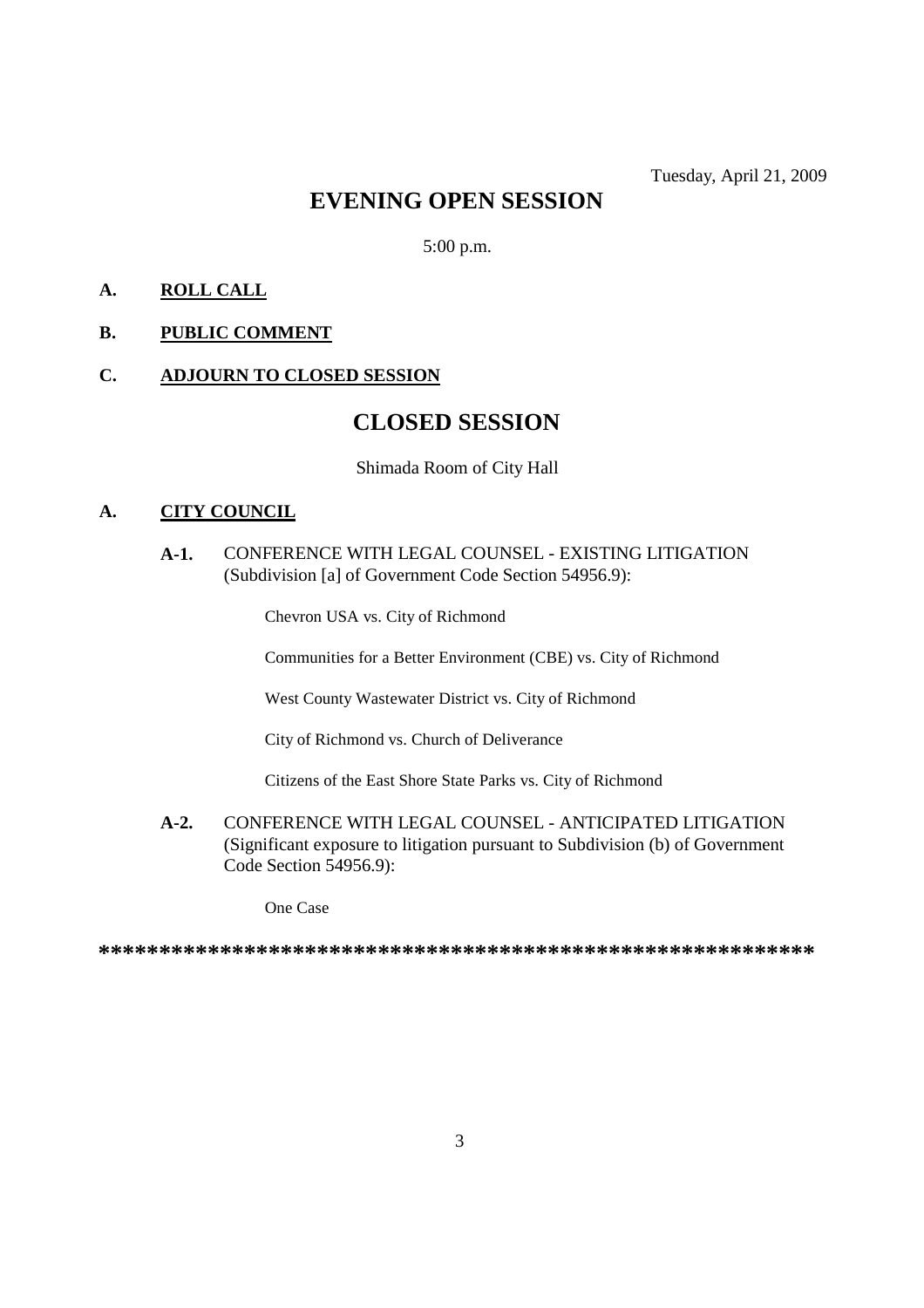# **SPECIAL MEETING RICHMOND HOUSING AUTHORITY**

6:15 p.m.

# **A. PLEDGE TO THE FLAG**

- **B. ROLL CALL**
- **C. STATEMENT OF CONFLICT OF INTEREST**
- **D. OPEN FORUM FOR PUBLIC COMMENT**

#### **E. CONSENT CALENDAR**

**E-1.** AUTHORIZE the executive director to initiate negotiations for implementation of the Nystrom Village Revitalization Project with the development team of Related of California, Mercy Housing, and the Community Housing Development Corporation (CHDC) of North Richmond - Housing Authority (Tim Jones 621-1310).

# **F. COMMISSION AS A WHOLE**

**F-1.** CONSIDER adopting a resolution to approve submission of the U.S. Department of Housing and Urban Development required 2009 One-Year and Five-Year Agency Plans - Housing Authority (Tim Jones 621-1310).

# **G. ADJOURNMENT**

**\*\*\*\*\*\*\*\*\*\*\*\*\*\*\*\*\*\*\*\*\*\*\*\*\*\*\*\*\*\*\*\*\*\*\*\*\*\*\*\*\*\*\*\*\*\*\*\*\*\*\*\*\*\*\*\*\*\*\***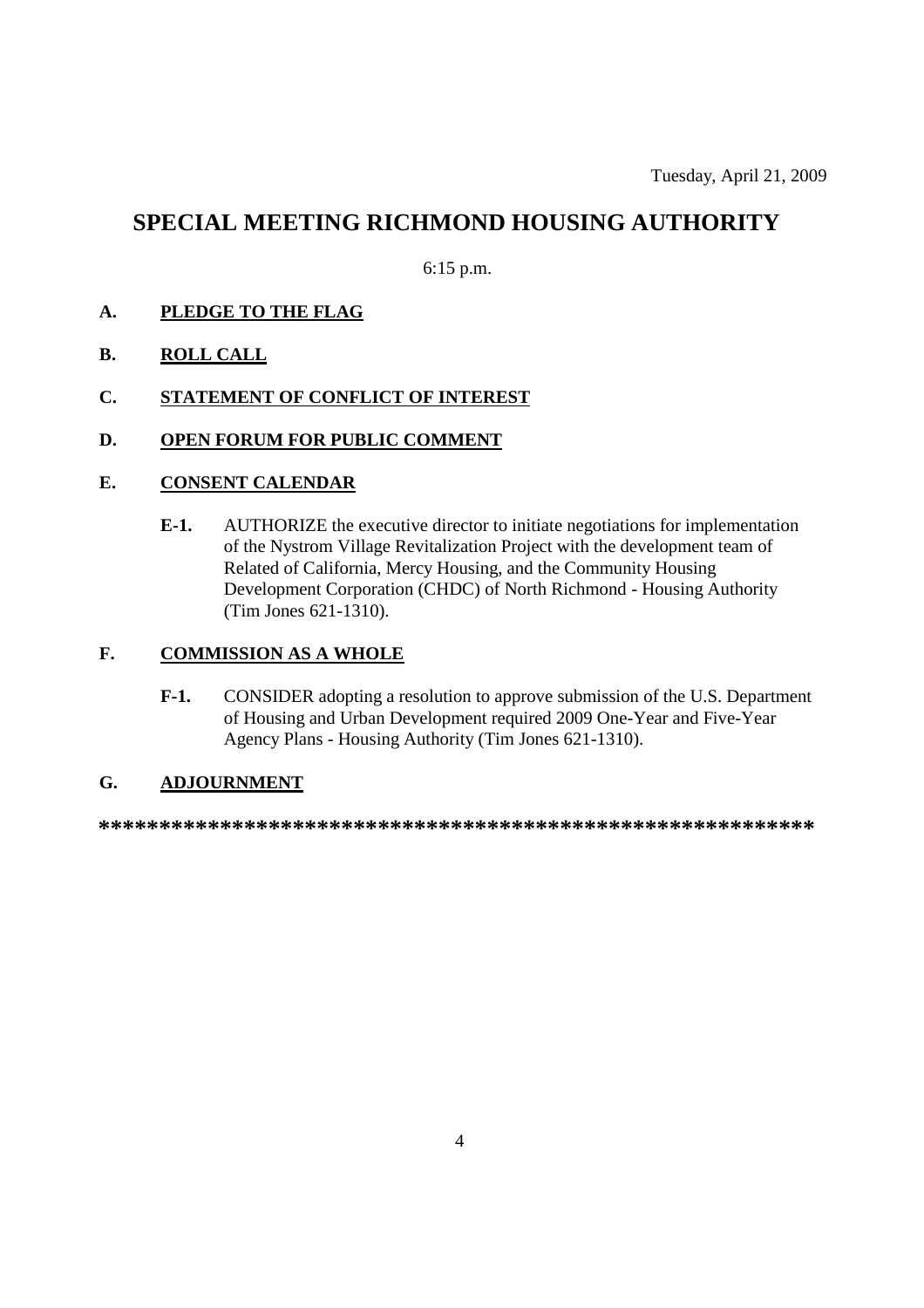Tuesday, April 21, 2009

# **SPECIAL JOINT MEETING OF THE RICHMOND COMMUNITY REDEVELOPMENT AGENCY/CITY COUNCIL**

## 6:55 p.m.

#### **A. ROLL CALL**

## **B. STATEMENT OF CONFLICT OF INTEREST**

#### **C. CONSENT CALENDAR**

- **C-1.** ADOPT a joint resolution authorizing the city manager and the agency executive director to execute the First Amendment to the Promissory Note and Commercial and Residential Development Commitment Agreement with Signature at Anchor Cove, LLC. to extend the term of the agreements for two years - Richmond Community Redevelopment Agency (Steve Duran 307-8140).
- **C-2.** APPROVE the minutes for the Regular Meeting held on April 7, 2009 City Clerk's Office (Diane Holmes 620-6513).

#### **D. ADJOURNMENT**

**\*\*\*\*\*\*\*\*\*\*\*\*\*\*\*\*\*\*\*\*\*\*\*\*\*\*\*\*\*\*\*\*\*\*\*\*\*\*\*\*\*\*\*\*\*\*\*\*\*\*\*\*\*\*\*\*\*\*\***

# **CITY COUNCIL**

7:00 p.m.

#### **A. ROLL CALL**

#### **B. STATEMENT OF CONFLICT OF INTEREST**

# **C. AGENDA REVIEW**

#### **D. PRESENTATIONS, PROCLAMATIONS, AND COMMENDATIONS**

**D-1.** Presentation of Richmond High School Student Sompong Viengvilai and his three minute video "Polluted Nightmare", for which he was one of seven finalists in the statewide California Climate Champion competition - Mayor's Office (Mayor McLaughlin 620-6503)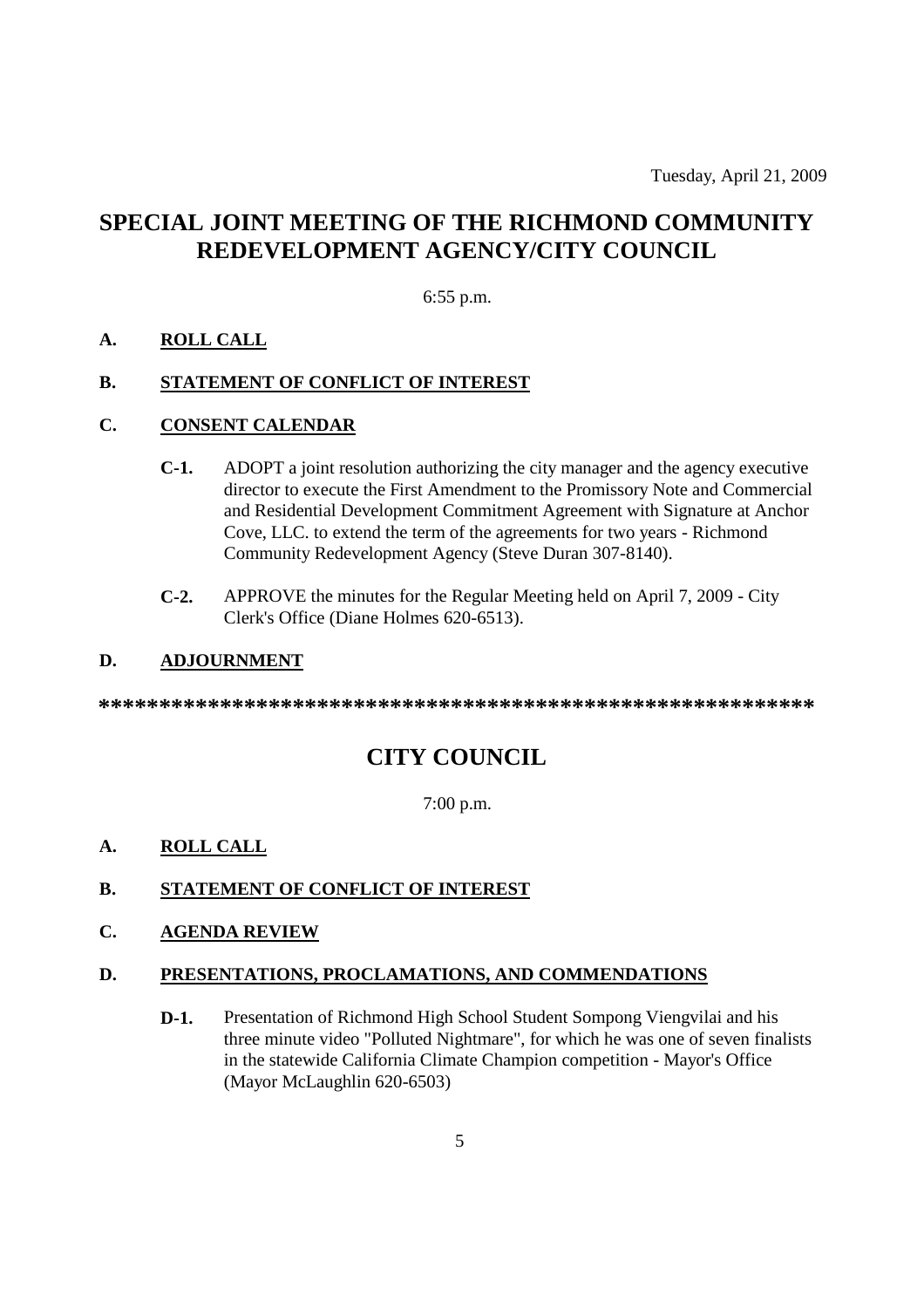- **D-2.** Proclamation honoring April 22nd as Earth Day 2009 and celebrating Richmond's Growing Community Gardens - Mayor's Office (Mayor McLaughlin 620-6503).
- **D-3.** Proclamation recognizing April 2009 as National Sexual Assault Awareness Month - Mayor's Office (Mayor McLaughlin 620-6503).

#### **E. REPORT FROM THE CITY ATTORNEY OF FINAL DECISIONS MADE AND NON-CONFIDENTIAL DISCUSSIONS HELD DURING CLOSED SESSION**

## **F. CONSENT CALENDAR**

- **F-1.** APPROVE a contract with W. Bradley Electric (WBE) to install Opticon emergency vehicle pre-emption equipment at four signalized intersections: Hilltop Drive and Richmond Parkway, Carlson Boulevard and Cutting Boulevard, Cutting Boulevard and 37th Street, 37th Street and Barrett Avenue in an amount not to exceed \$46,250 - Public Works (Yader A. Bermudez 231- 3009).
- **F-2.** APPROVE a contract with Kaiser Permanente to perform physical examinations for 88 sworn fire personnel and pre-employment examinations for up to 10 firefighter trainees in an amount not to exceed \$54,684 - Fire Department (Chief Michael Banks 307-8041).
- **F-3.** APPROVE a contract with First Service Production, Inc. to resurface the existing outdoor basketball courts at Nevin and Atchison Parks in an amount not to exceed \$18,370 - Public Works (Yader A. Bermudez 231-3009).
- **F-4.** APPROVE an agreement with the Contra Costa District Attorney's Office to provide services for the Police-Prosecutor Liaison Program at a cost of \$200,000 for calendar year 2009 (this item was reviewed and recommended for approval by the Finance Committee at its March 20, 2009, meeting) - Police Department (Chief Magnus 620-6656).
- **F-5.** ADOPT a resolution increasing the City's current Living Wage, effective January 1, 2009, from \$14.55 per hour to \$15.19 per hour for employees with medical benefits; and from \$16.05 per hour to \$16.69 per hour for employees without medical benefits - Human Resources (Leslie Knight 620-6600).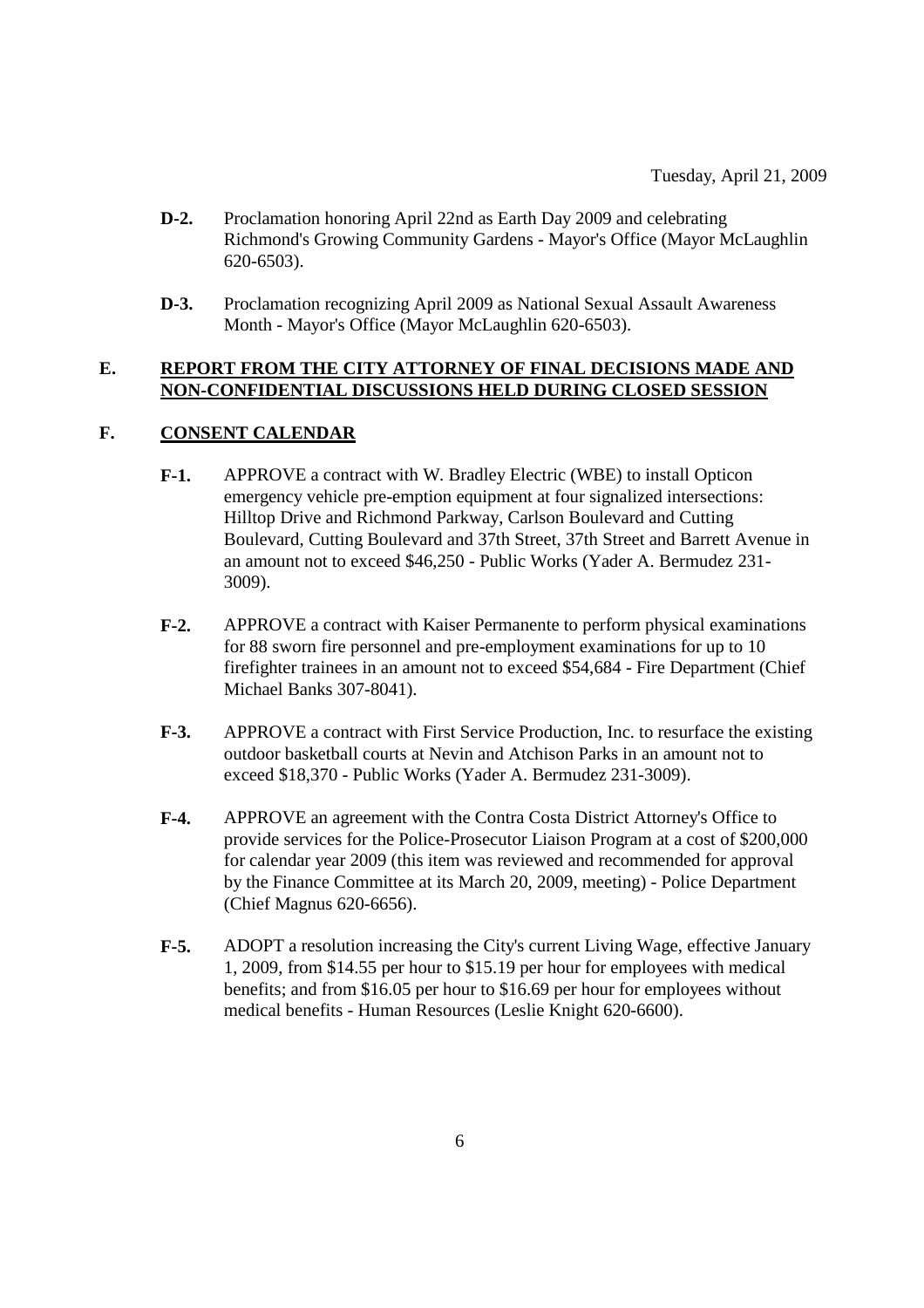- **F-6.** APPROVE the reimbursement to Auto Warehousing Company (AWC) for the additional Pre-Development expenses incurred in an amount not to exceed to \$1,055,000 (this item was reviewed and recommended for approval by the Finance Committee at its April 17, 2009, meeting) - Port (Jim Matzorkis 215-4600).
- **F-7.** APPROVE payment in an amount not to exceed \$16,500 to Select Electrics for completion of repairs to the KCRT production vehicle - Information Technology Department (Sue Hartman 620-2551).
- **F-8.** ADOPT a resolution of the Council of the City of Richmond, California authorizing a standing order procurement process with Innovative Interfaces, Inc. of Emeryville, California for annual hardware and software maintenance, consulting, training, and software application modules in an amount not to exceed \$150,000 for each of three fiscal years: 2008-2009, 2009-2010, and 2010- 2011 (this item was reviewed and recommended for approval by the Finance Committee at its April 17, 2009, meeting) - Library & Cultural Services (Monique A. le Conge 620-6554).
- **F-9.** APPROVE a contract amendment with Gordon & Rees, LLP to evaluate, legally review, and advise the City on wastewater operations, and prepare for mediation and initial preparation for arbitration. The contract amendment shall be for \$175,000, for a total contract amount of \$500,000 with a term extending to December 31, 2009 (this item was reviewed and recommended for approval by the Finance Committee at its meeting of April 17, 2009) - City Attorney's Office (Randy Riddle 620-6509).
- **F-10.** ADOPT an ordinance (second reading) amending Richmond Municipal Code Section 15.04.910.080 to require findings of public convenience or necessity before approving a conditional use permit for retail sales of alcoholic beverages in areas where there is an undue concentration of establishments selling alcoholic beverages - Planning and Building Services Department (Richard Mitchell 620- 6706).
- **F-11.** ADOPT a resolution (1) authorizing the issuance by the City of Richmond of tax and revenue anticipation notes (TRANS) in an amount not to exceed \$30,000,000; (2) authorizing various financing documentation, including a purchase agreement and a trust agreement; (3) authorizing the finance director/treasurer to sign financing documentation in connection with the issuance of the TRANs; and (4) appointing the law firm of Orrick, Herrington  $\&$ Sutcliffe as bond counsel to the City of Richmond - Finance Department (James Goins 620-6740).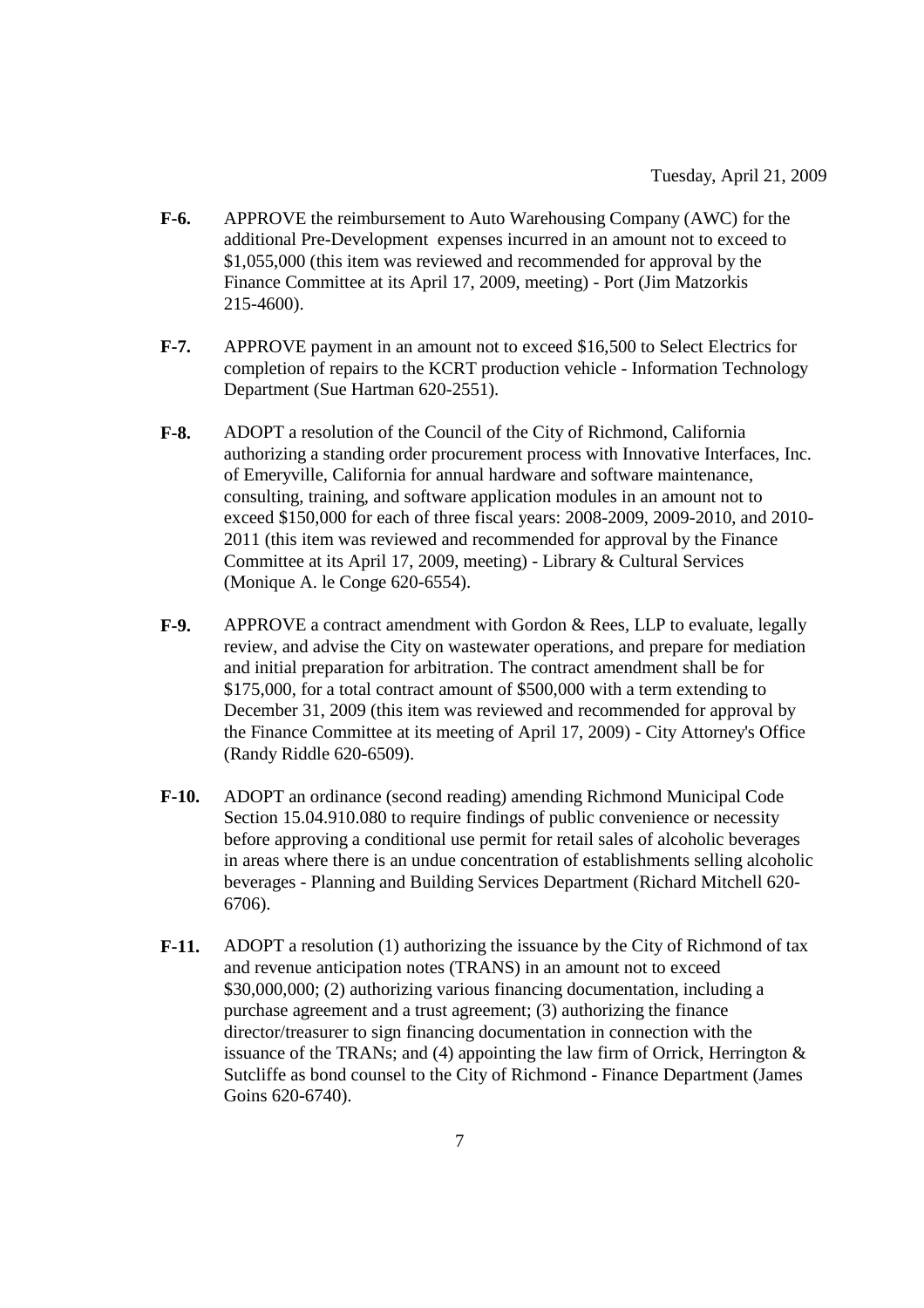- **F-12.** APPROVE a 2009 Tow Service Contract and ADOPT a resolution for the term January 1, 2009, through December 31, 2009, which retains the current maximum tow fees approved in 2005 - Police Department (Chief Magnus 620- 6656).
- **F-13.** APPROVE service contracts with three selected vendors: Fehr & Peers Associates, Walnut Creek; Kimley-Horn and Associates, Inc., Oakland; and PHA Transportation Consultants, Berkeley for as-needed traffic consultant services on capital improvement projects, development projects, and other City projects, in an amount not to exceed \$200,000 per vendor over a three-year period (this item was reviewed and recommended for approval by the Finance Committee at its April 17, 2009, meeting) - Engineering Department (Rich Davidson 307-8105).
- **F-14.** APPROVE the following appointments: Design Review Board: Otheree Christian, term expiring 4/21/11; Raymond Welter, term expiring 4/21/11; Recreation & Parks Commission: Courtland Corky Booze´, term expiring 10/26/2010; Community Development Commission: Kimberly Ellis, term expiring 4/21/2012; Economic Development Commission: Cynthia Burke, term expiring 4/21/2012; Larry Fleming, term expiring 4/21/2012; Eric Gavidia, term expiring 3/30/2012; Kevin Hampton, term expiring 3/30/2012; Qiana Riley, term expiring 3/30/2010; Dorothy Williams-Fox, term expiring 3/30/2010; William Acevedo (incumbent), term expiring 3/30/2010; William R. Dabney (incumbent), term expiring 3/30/2010; Michelle Itagaki (incumbent), term expiring 3/30/2012; Ben Parsons (incumbent), term expiring 3/30/2010; Katrinka Ruk (incumbent), term expiring 3/30/2011; Hermann E. Welm (incumbent), term expiring 3/30/2011 – Mayor's Office (Mayor McLaughlin 620-6503).
- **F-15.** ADOPT a resolution authorizing service contracts with an approved list of qualified consultants for as-needed CEQA related services in an amount not to exceed \$400,000 per vendor, per project over a three-year period (August 2007 through July 2010) when such consultant services are reimbursed by a developer as part of a land use application - Planning and Building Services Department (Richard Mitchell 620-6706).
- **F-16.** APPROVE the minutes of the Study Session and Special Meeting held on March 24, 2009, and the Regular Meeting held on April 7, 2009 - City Clerk's Office (Diane Holmes 620-6513).

### **G. OPEN FORUM FOR PUBLIC COMMENT**

#### **H. ORDINANCES**